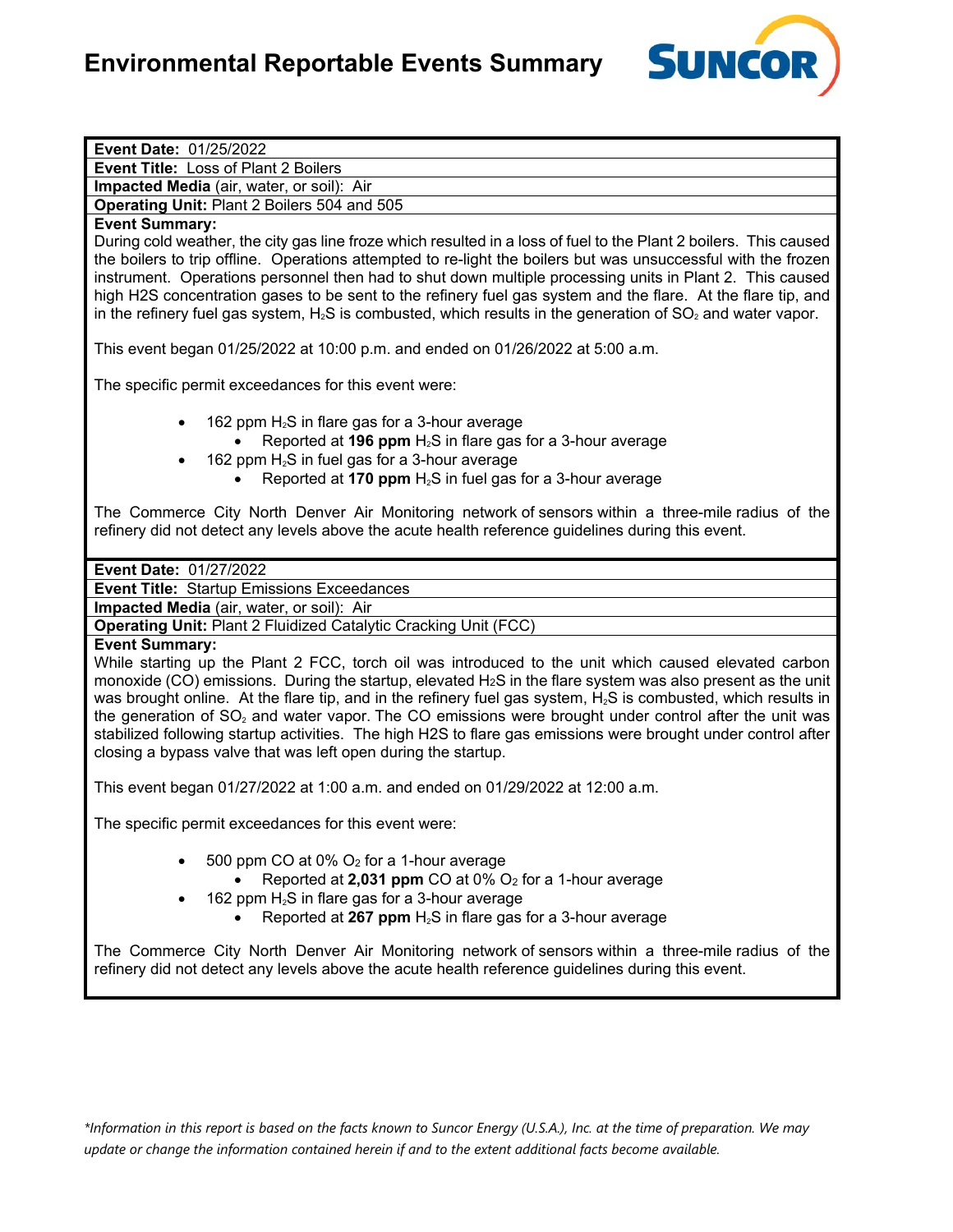

| Event Date: 01/31/2022                                                                                                                                                                                                                                                                                                                                                                                                                                                                                                                                                                  |
|-----------------------------------------------------------------------------------------------------------------------------------------------------------------------------------------------------------------------------------------------------------------------------------------------------------------------------------------------------------------------------------------------------------------------------------------------------------------------------------------------------------------------------------------------------------------------------------------|
| Event Title: Boiler 8 Carbon Monoxide (CO) Exceedance                                                                                                                                                                                                                                                                                                                                                                                                                                                                                                                                   |
| Impacted Media (air, water, or soil): Air                                                                                                                                                                                                                                                                                                                                                                                                                                                                                                                                               |
| <b>Operating Unit: Boiler 8</b>                                                                                                                                                                                                                                                                                                                                                                                                                                                                                                                                                         |
| <b>Event Summary:</b>                                                                                                                                                                                                                                                                                                                                                                                                                                                                                                                                                                   |
| The fuel gas regulator connected to Boiler 8 malfunctioned, which contributed to increased Carbon Monoxide<br>(CO) emissions. The CO emissions were brought back into compliance through a rebalancing of steam<br>generation from all Plant 1 boilers.                                                                                                                                                                                                                                                                                                                                 |
| This event began 01/31/2022 at 12:00 p.m. and ended on 02/01/2022 at 12:00 a.m.                                                                                                                                                                                                                                                                                                                                                                                                                                                                                                         |
| The specific permit exceedances for this event were:                                                                                                                                                                                                                                                                                                                                                                                                                                                                                                                                    |
| Permit limit of 0.060 lb of CO per MMBtu for a 24-hour period (average)<br>Reported at 0.065 lb of CO per MMBtu for a 24-hour period (average)<br>$\circ$                                                                                                                                                                                                                                                                                                                                                                                                                               |
| The Commerce City North Denver Air Monitoring network of sensors within a three-mile radius of the<br>refinery did not detect any levels above the acute health reference guidelines during this event.                                                                                                                                                                                                                                                                                                                                                                                 |
| Event Date: 01/31/2022                                                                                                                                                                                                                                                                                                                                                                                                                                                                                                                                                                  |
| Event Title: Hazardous Waste Spill to Soil                                                                                                                                                                                                                                                                                                                                                                                                                                                                                                                                              |
| Impacted Media (air, water, or soil): Soil                                                                                                                                                                                                                                                                                                                                                                                                                                                                                                                                              |
| <b>Operating Unit: Plant 1 Waste Storage Area</b>                                                                                                                                                                                                                                                                                                                                                                                                                                                                                                                                       |
| <b>Event Summary:</b><br>A roll-off box containing hazardous wastewater sludge leaked from the door of the box. A valve on the<br>containment wall at the Waste Pad was left open, which resulted in the spill running outside of containment<br>and onto soil. Approximately 20 gallons (80 kg) of the material was spilled from the container. The door<br>was repaired to prevent any further leaks. The spill was reported to the National Response Center (NRC),<br>State Emergency Response Commission (SERC), and the Adams County Local Emergency Planning<br>Committee (LEPC). |
| Approximately 4 kg of hazardous waste spilled onto soil, exceeding the 1-pound Comprehensive<br>Environmental Response, Compensation, and Liability Act (CERCLA) reportable quantity (RQ) of the waste,<br>Resource Conservation and Recovery Act (RCRA) waste codes F037 and F038.                                                                                                                                                                                                                                                                                                     |
| The area where the spill occurred was excavated and backfilled with clean soil.                                                                                                                                                                                                                                                                                                                                                                                                                                                                                                         |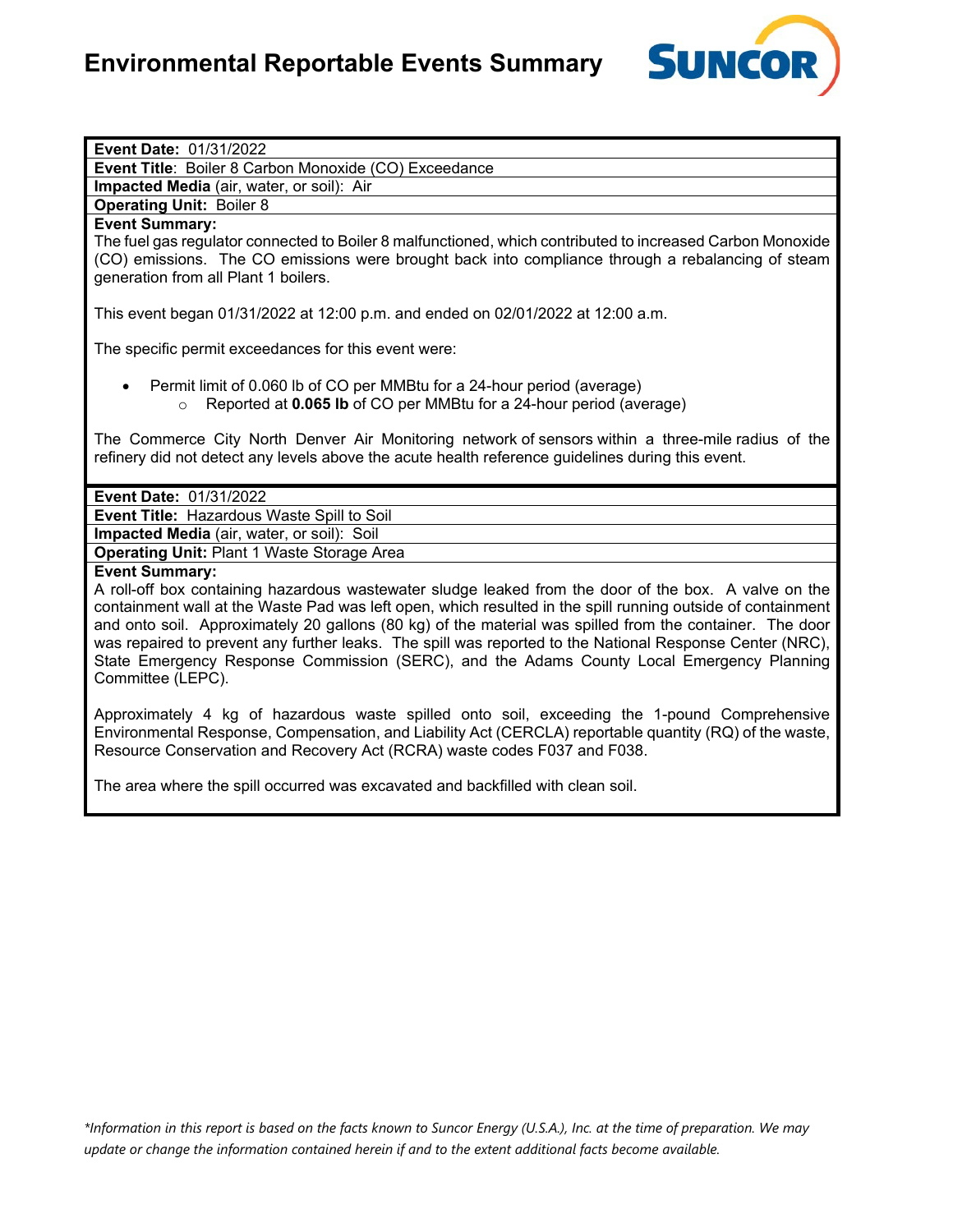

| Event Date: 02/02/2022                                                                                                                                                                                                                                                                                                                                                                                                                                                                                                                                |
|-------------------------------------------------------------------------------------------------------------------------------------------------------------------------------------------------------------------------------------------------------------------------------------------------------------------------------------------------------------------------------------------------------------------------------------------------------------------------------------------------------------------------------------------------------|
| Event Title: Tier 2 Event - Vapor Release Alarm Activated                                                                                                                                                                                                                                                                                                                                                                                                                                                                                             |
| Impacted Media (air, water, or soil): Air                                                                                                                                                                                                                                                                                                                                                                                                                                                                                                             |
| Operating Unit: Plant 2 No. 3 Sulfur Recovery Unit (SRU)                                                                                                                                                                                                                                                                                                                                                                                                                                                                                              |
| <b>Event Summary:</b>                                                                                                                                                                                                                                                                                                                                                                                                                                                                                                                                 |
| During maintenance work on the Plant 2 SRU, an isolation valve failed to isolate the process from the<br>instrument that was being removed for replacement. This resulted in process gases being released from<br>the unit. Maintenance personnel activated the plant alarm system and sounded the vapor release alarm.<br>Operations personnel quickly shut down the unit which stopped the release. While the SRU was shut down,<br>this resulted in high $H_2S$ gases being sent to the refinery fuel gas system which caused a permit exceedance. |
| More details regarding this event will be included in a separate summary report which will be posted online.                                                                                                                                                                                                                                                                                                                                                                                                                                          |
| The specific permit exceedance for this event was:                                                                                                                                                                                                                                                                                                                                                                                                                                                                                                    |
| 162 ppm H <sub>2</sub> S in Plant 2 Fuel Gas for a 3-hour average<br>Reported at 300 ppm (max value) for a 3-hour average<br>$\circ$                                                                                                                                                                                                                                                                                                                                                                                                                  |
| The Commerce City North Denver Air Monitoring network of sensors within a three-mile radius of the refinery<br>did not detect any levels above the acute health reference guidelines during this event.                                                                                                                                                                                                                                                                                                                                               |
| Event Date: 02/09/2022                                                                                                                                                                                                                                                                                                                                                                                                                                                                                                                                |
| Event Title: Plant 2 Fluidized Catalytic Cracking Unit (FCC) Emergency Shut Down                                                                                                                                                                                                                                                                                                                                                                                                                                                                      |
| Impacted Media (air, water, or soil): Air                                                                                                                                                                                                                                                                                                                                                                                                                                                                                                             |
| <b>Operating Unit: Plant 2 Fluidized Catalytic Cracking Unit (FCC)</b>                                                                                                                                                                                                                                                                                                                                                                                                                                                                                |
| <b>Event Summary:</b>                                                                                                                                                                                                                                                                                                                                                                                                                                                                                                                                 |
| Vibrations in the Plant 2 FCC main air blower compressor indicated a potential failure in the compressor or<br>the gearbox. Operations personnel had to shut down the Plant 2 FCC in order to prevent further damage to<br>the equipment or a more serious incident. This resulted in an opacity from the Plant 2 FCC.                                                                                                                                                                                                                                |
| This event began 01/27/2022 at 1:00 a.m. and ended on 01/29/2022 at 12:00 a.m.                                                                                                                                                                                                                                                                                                                                                                                                                                                                        |
| The specific permit exceedances for this event were:                                                                                                                                                                                                                                                                                                                                                                                                                                                                                                  |
| 20% Opacity for 6-minute average<br>$\bullet$                                                                                                                                                                                                                                                                                                                                                                                                                                                                                                         |
| Reported at 69% for a 6-minute average                                                                                                                                                                                                                                                                                                                                                                                                                                                                                                                |
| 30% Opacity for 6-minute average                                                                                                                                                                                                                                                                                                                                                                                                                                                                                                                      |
| Reported at 69% for a 6-minute average                                                                                                                                                                                                                                                                                                                                                                                                                                                                                                                |
| The Commerce City North Denver Air Monitoring network of sensors within a three-mile radius of the<br>refinery did not detect any levels above the acute health reference guidelines during this event.                                                                                                                                                                                                                                                                                                                                               |